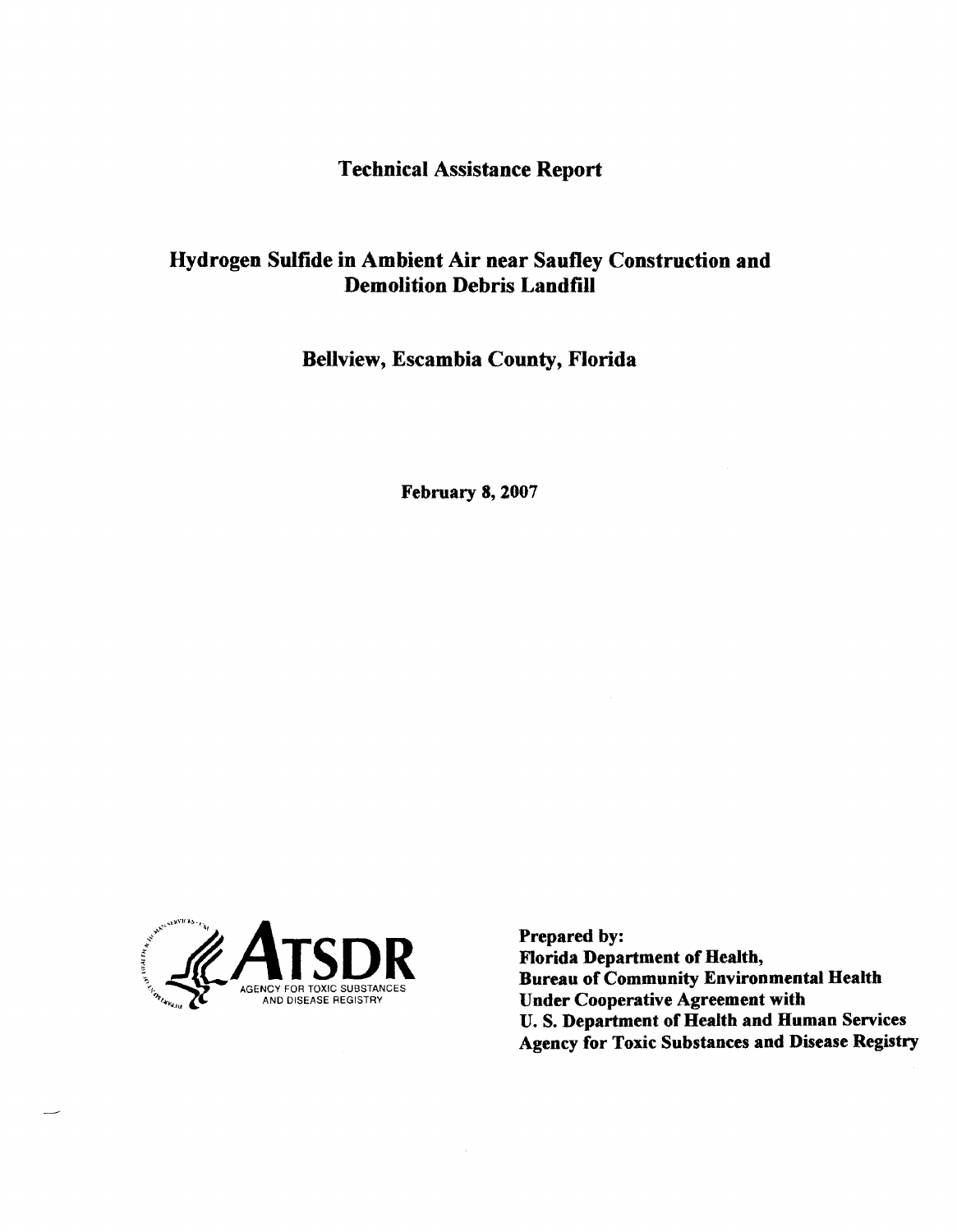## Background:

- The Saufley Construction and Demolition Debris Landfill is located in Bellview, Escambia County, Florida. Considerable expansion of the landfill has occurred due to large volumes of construction and demolition debris generated during the 2004 and 2005 hurricane seasons. In the fall of 2005, the Escambia County Health Department received numerous health complaints from residents living near the landfill. Concerns due to odors and smoke emitted by the landfill included respiratory problems, mucous membrane irritation, headaches, and nausea. Several area physicians also contacted the health department with concerns that their patients' health was adversely affected by landfill emissions.
- Odors and their corresponding health effects prompted a request for technical assistance to the Agency for Toxic Substances and Disease Registry from the Escambia County Health Department and the Florida Department of Health. A subsequent request for epidemiology aid was made to and granted by the Centers for Disease Control and Prevention. The US Agency for Toxic Substances and Disease Registry and the US Environmental Protection Agency are providing assistance for Escambia County's investigation to determine if community exposures to hydrogen sulfide and particulate air emissions from the Saufley Construction and Demolition Debris landfill could be associated with the health effects being reported. Residents of the community believe that their symptoms are related to chronic hydrogen sulfide exposures, beginning in the fall of 2005. The symptoms they have reported are consistent with chronic exposure to hydrogen sulfide in ambient air.
- Of the many components of construction and demolition debris waste materials present, drywall is of special concern. It is a major component of construction and demolition debris wastes. Drywall is composed of gypsum  $(CaSO<sub>4</sub> 2H<sub>2</sub>O$ , calcium sulfate molecules bound to two water molecules) covered with a paper facing and backing (Gypsum Association, 1992). When exposed to water, the sulfate in the gypsum becomes dissolved in the landfill leachate (Yang et aI., 2006), and hydrogen sulfide gas is produced through an anaerobic bacterial breakdown process. The heat generated from this process results in landfill fires when the concentrations of hydrogen sulfide or methane gas are within the combustible range.

## Hydrogen Sulfide:

Hydrogen sulfide is a colorless, flammable gas under normal conditions. In air, people can smell hydrogen sulfide at levels as low as 0.5 parts per billion and the odor is usually characterized as smelling like "rotten eggs" or "sewage." Hydrogen sulfide is ubiquitous in the natural environment, thus low-level exposures are not uncommon. Natural sources account for approximately 90% of the amount of hydrogen sulfide in the atmosphere. Background concentrations of hydrogen sulfide in ambient air are typically less than 1 part per billion (Agency for Toxic Substances and Disease Registry, 2006).

## Hydrogen Sulfide Inhalation Health Effects Summary:

Acute Exposure: Short-term exposures to high levels of hydrogen sulfide may cause adverse health effects, including: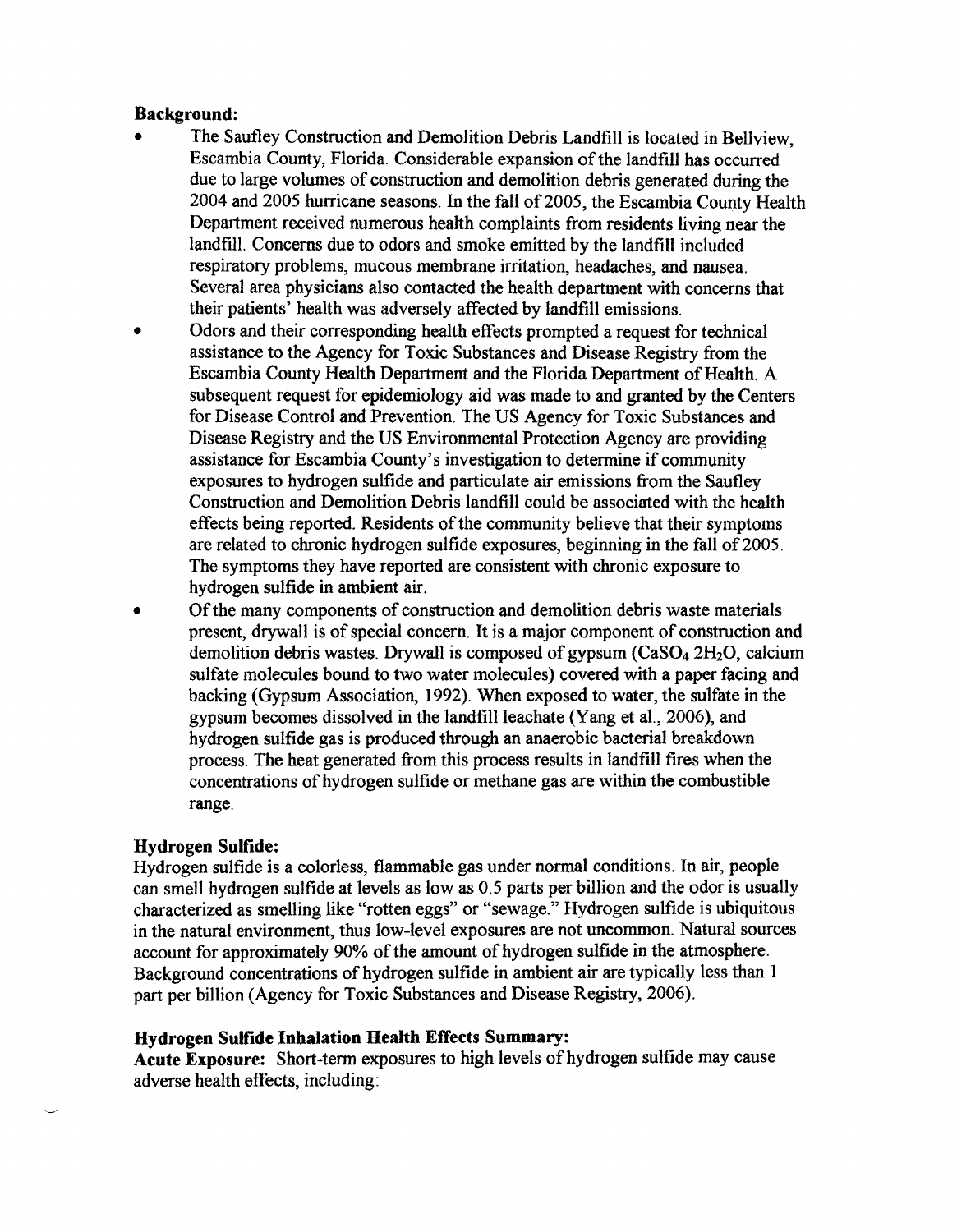- Airway constriction (for example, 2 parts per million for 30 minutes) (Jappinen, Vilkka, Marttila, and Haahtela, 1990);
- Eye irritation (starting at 3.5 ppm) (Keratoconjunctivitis, punctate corneal erosion, blepharospasm, lacrimation, and photophobia) (Ahlborg, 1951; Arnold, Dufresne, and Alleyne, 1985; Chemical Industry Institute of Technology, 1983; Curtis, Anderson, and Simon, 1975; Haider, Hasan, and Islam, 1980; Lopez, Prior, and Yong, 1988; Luck & Kaye, 1989).
- Difficulty breathing (5, 10, and 40 parts per million for short durations) (Bhambini, Burnham, and Snydmillar, et al. 1994; Bhambini, Burnham, and Snydmillar, et al. 1996a, 1996b; Bhambini & Singh, 1991; Spoylar, 1951);
- Inability to smell hydrogen sulfide gas (100 parts per million and higher, short durations, olfactory fatigue) (Reiffenstein, Hulbert, and Roth, 1992); and

The National Institute for Occupational Safety and Health (NIOSH) regulates that the immediately dangerous to life or health (IDLH) guidance concentration is 100 parts per million (NIOSH, 2006).

**Chronic Exposure:** Long-term exposures to hydrogen sulfide may also result in adverse health effects. These include:

- Neurological effects (for example fatigue, loss of appetite, nausea, headache, vomiting, irritability, poor memory, depression, loss of motor skills, and dizziness) (Ahlborg, 1951; Kilburn, 1997; Kilburn and Warshaw, 1995), and
- Respiratory effects (for example nosebleeds and breathing abnormalities) (Agency for Toxic Substances and Disease Registry, 2002b; Campagna, Kathman, Pierson, Inserra, Phifer, Middleton, Zarus, and White, 2004; Kilburn and Warshaw, 1995).

The magnitude of hydrogen sulfide exposure in these studies ranged from low parts per billion to low parts per million. The following table outlines current regulatory and guidance values for hydrogen sulfide exposures.

| <b>Hydrogen Sulfide</b><br>Concentration | <b>Exposure</b><br><b>Period</b> | <b>Source</b>                                                                                                 | <b>Health Basis</b>                                                                 |
|------------------------------------------|----------------------------------|---------------------------------------------------------------------------------------------------------------|-------------------------------------------------------------------------------------|
| 1.4 parts per billion                    | Lifetime                         | <b>Environmental Protection</b><br>Agency (EPA, 1994b)<br>Reference Concentration (RfC)                       | Nasal mucosa<br>inflammation (mice)                                                 |
| 20 parts per billion                     | 15-365 days                      | Agency for Toxic Substances<br>and Disease Registry (ATSDR,<br>2006) Intermediate Minimum<br>Risk Level (MRL) | Olfactory neuron loss<br>and basal cell<br>hyperplasia (mice)                       |
| 70 parts per billion                     | 14 days                          | Agency for Toxic Substances<br>and Disease Registry (ATSDR,<br>2006) Acute Minimum Risk<br>Level (MRL)        | Changes in airway<br>resistance and specific<br>airway conductance in<br>asthmatics |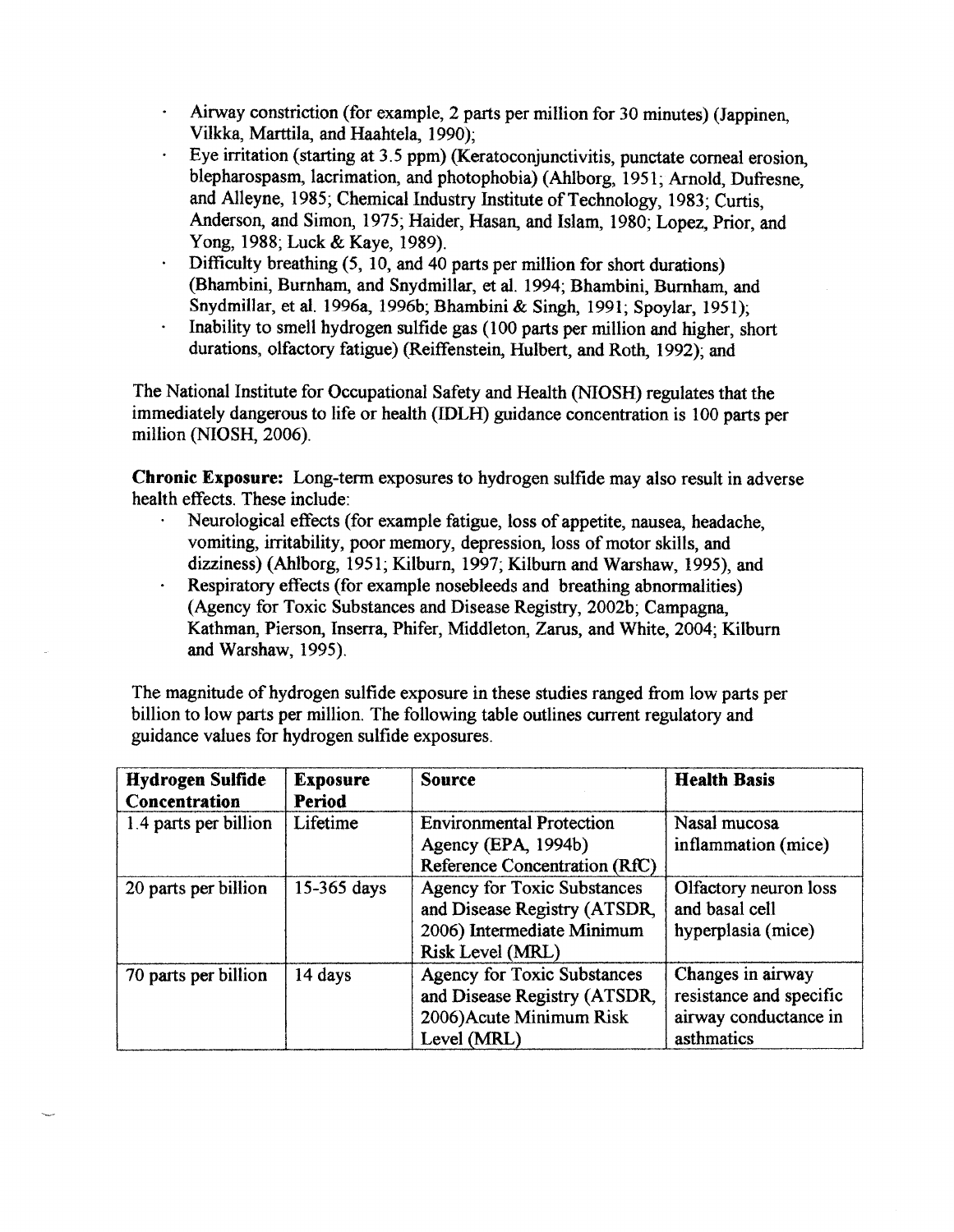| <b>Hydrogen Sulfide</b><br><b>Concentration</b> | <b>Exposure</b><br><b>Period</b> | <b>Source</b>                                                                                                              | <b>Health Basis</b>                                                                                                                                           |
|-------------------------------------------------|----------------------------------|----------------------------------------------------------------------------------------------------------------------------|---------------------------------------------------------------------------------------------------------------------------------------------------------------|
| 100 parts per billion                           | 1 hour                           | America Industrial Hygiene<br>Association (AIHA, 1991)<br>emergency response planning<br>guideline $(ERPG-1)$ <sup>†</sup> | Odor                                                                                                                                                          |
| 10 parts per million                            | 10 minutes                       | National Institute for<br>Occupational Safety and<br>Health (NIOSH, 2005) 10-<br>minute exposure ceiling                   | Acute eye irritation,<br>neurological affects                                                                                                                 |
| 30 parts per million                            | 1 hour                           | America Industrial Hygiene<br>Association (AIHA, 1991)<br>emergency response planning<br>guideline $(ERPG-2)$ <sup>†</sup> | No deaths occurred                                                                                                                                            |
| 100 parts per<br>million                        | Immediate                        | National Institute for<br>Occupational Safety and<br>Health (NIOSH, 2005)<br>Immediately dangerous to life<br>or health    | Acute systemic<br>toxicity; central<br>nervous system<br>effects, eye-irritation,<br>conjunctivitis, lungs<br>Affected organs:<br>respiratory system,<br>eyes |

## **Sauney Landfill residential ambient air and personal badge hydrogen sulfide results:**

Residential ambient air monitoring for hydrogen sulfide began the week of October 22, 2006. Some study volunteers began wearing personal hydrogen sulfide badges at the same time. The ambient air monitors can detect hydrogen sulfide ranging from 2 to 15,000 parts per billion. The personal badges can detect hydrogen sulfide as low as 17 parts per billion if worn for 24 hours.

To date, residential ambient air monitors have detected hydrogen sulfide concentrations up to 224 parts per billion in residential ambient air. During the I-month study period, there were 15 detections of hydrogen sulfide on personal badges that range from 15 to 123 parts per billion. Badges were worn for periods ranging from 2 to 24 hours.

## Saufley Landfill residential ambient air particulate monitoring results:

Residential ambient air monitoring for fine particulate matter (particles 2.5 micrometers in diameter and smaller) began on November 11, 2006. The US Environmental Protection Agency has a National Ambient Air Quality Standard for fine particles:

- The annual standard is 15 micrograms per cubic meter based on the 3 year average of annual mean fine particle concentrations.
	- The 24-hour standard is 65 micrograms per cubic meter, based on the 3 year average of the 98the percentile of 24-hour concentrations.

 $\dagger$  see Appendix for explanation of ERPG levels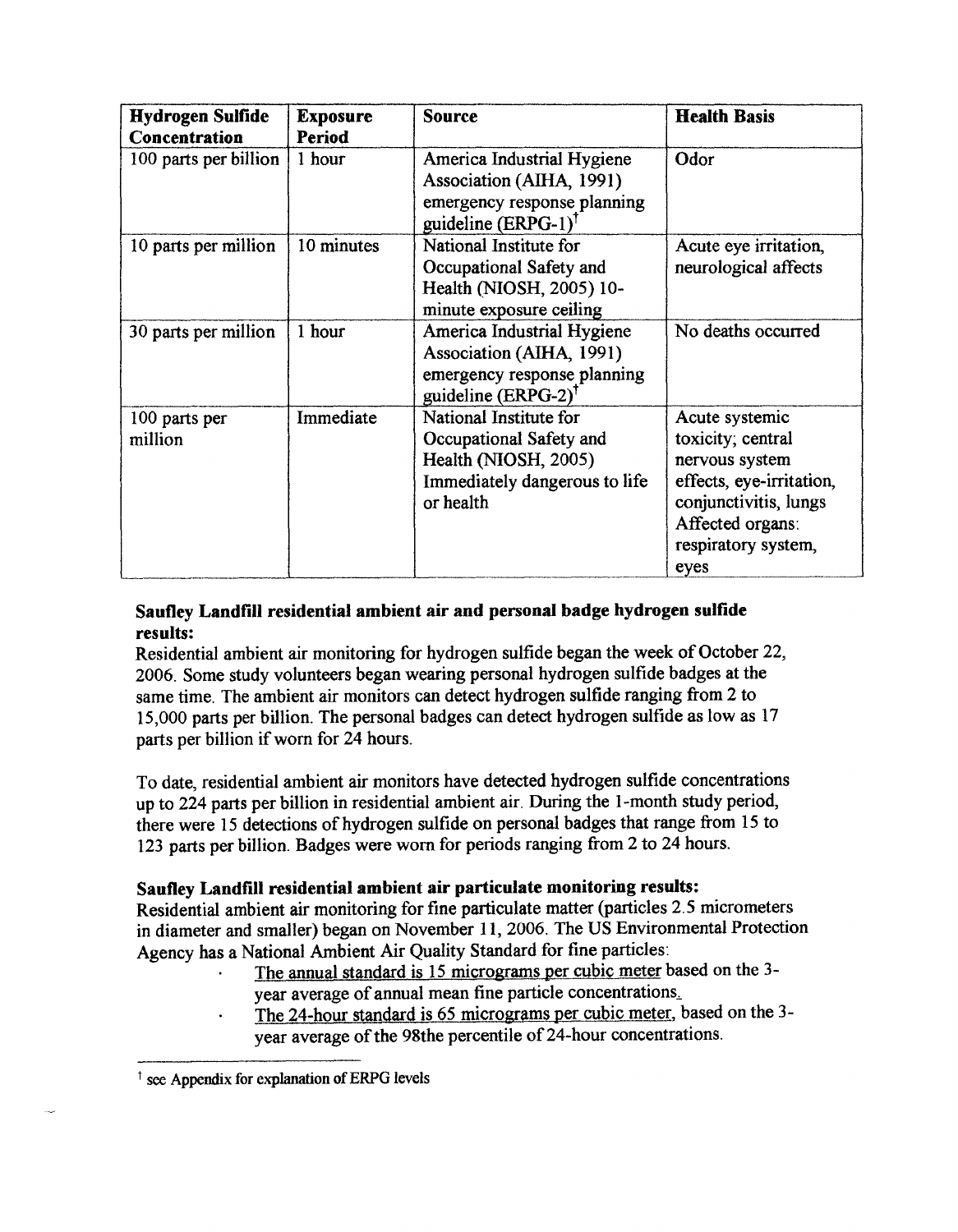To date, residential ambient fine particle monitors have detected fine particle concentrations above 15 micrograms per cubic meter at all four monitoring locations, on four different dates for the following durations:

- 32 hours (approximately) on November  $18<sup>th</sup>$  and  $19<sup>th</sup>$  with a peak value of 17.5 micrograms per cubic meter,
- 88 hours (approximately) from November  $23<sup>rd</sup>$  to November 26th with a peak value of nearly 24 micrograms per cubic meter,
- 72 hours ( approximately) from December 5th to December 7th with a peak value of nearly 21 micrograms per cubic meter,
- 120 hours (approximately) from December 14th to December 18th with a peak value of 19 micrograms per cubic meter.

Because the concentrations measured are generally lower than EPA's annual standard, and they did not exceed the 24-hour standard they are unlikely to affect healthy persons. However fine particles aggravate respiratory disease (as indicated by increased hospital admissions, emergency room visits, absences from school or work, and restricted activity days), lung disease, asthma attacks, and certain cardiovascular problems, and so may affect sensitive persons. Persons with existing disease who might also be affected by hydrogen sulfide emissions are likely to be the most affected by fine particulates.

## **Conclusions**

Hydrogen sulfide gas from landfill decay and smoke from landfill fires are a public health hazard for nearby residents. Experts at the federal Agency for Toxic Substances and Disease Registry expect the highest hydrogen sulfide levels measured in outdoor air at nearby homes and on monitors worn by individual residents will cause headaches and breathing difficulty in people with asthma. They also expect these hydrogen sulfide levels will increase the number of hospital visits by children with asthma.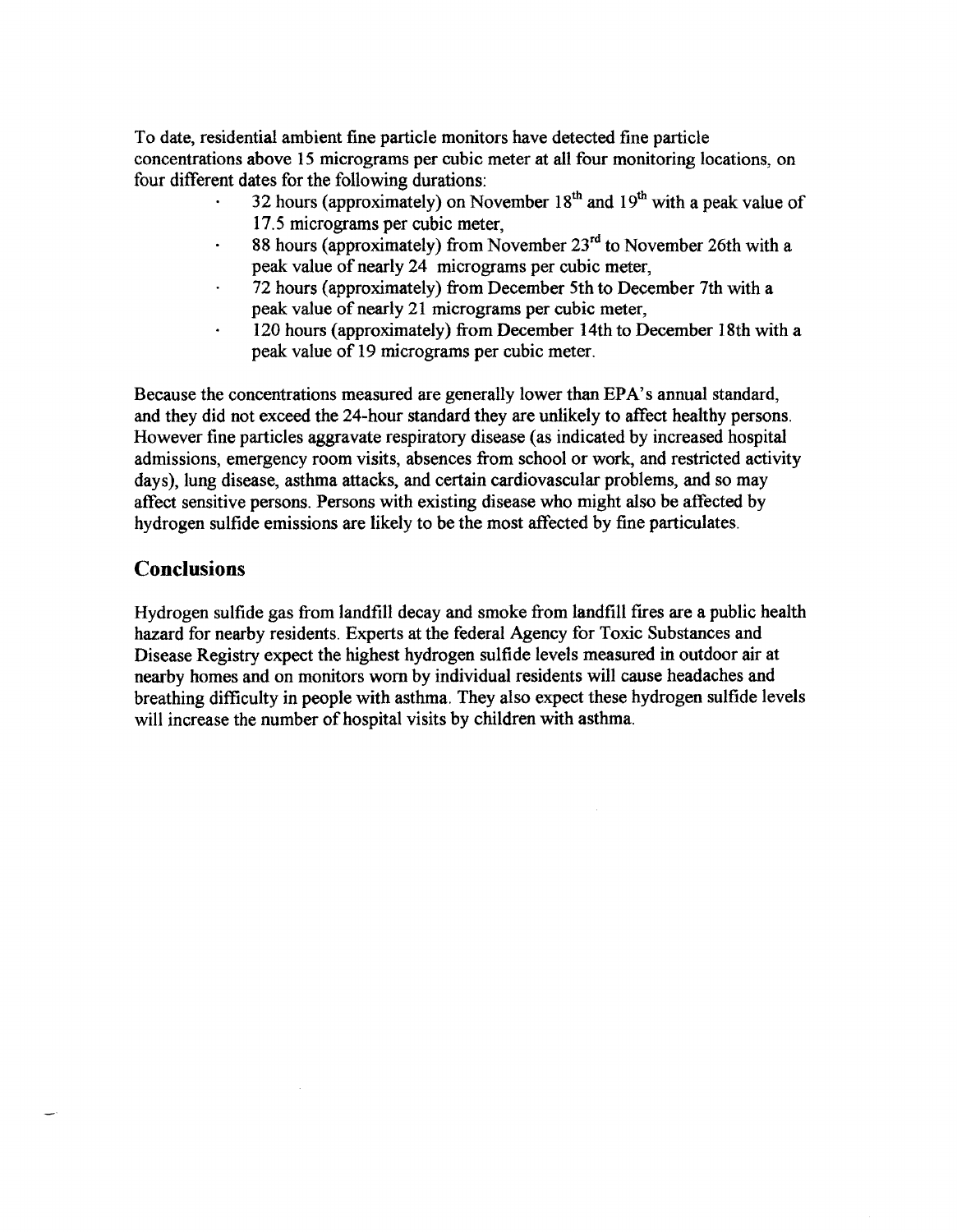# **Recommendations**

We recommend the following actions:

- 1) Stop community members' airborne exposure to hydrogen sulfide as soon as possible.
- 2) Reduce the threat of fire and explosion that exists on the landfill and/or from landfill operations.
- 3) Develop contingency plans with emergency response personnel to either shelter in place or evacuate community members based on hydrogen sulfide readings (based on (4), below).
- 4) Begin real-time hydrogen sulfide monitoring to determine if/when immediate health decisions should be made (e.g., shelter in place, evacuation).
- 5) Continue to restrict community access to the landfill.

Landfill workers:

Levels of hydrogen sulfide recently measured on the landfill by an outside company and reported to and Escambia County Health Department employee by landfill staff (up to 130 parts per million) exceeded the National Institute for Occupational Safety and Health 10-minute exposure ceiling value of 10 parts per million<sup>†</sup>. The National Institute for Occupational Safety and Health immediately dangerous to life or health (IDLH) concentration is 100 parts per million (NIOSH, 2006).

We recommend the following actions for landfill workers as well as other personnel who access the landfill:

- 1) Utilize personal air monitors for hydrogen sulfide, Lower Explosive Level/Oxygen (LEL/02), and carbon monoxide. Monitors with alarms are preferable.
- 2) Train workers on the use of appropriate personnel protective equipment (for example supplied-air full face respirators or full-face cartridge respirators).

3) Actively integrate landfill status into the community response plan.

The landfill owner/operator can request a National Institute for Occupational Safety and Health, Health Hazard Evaluation (HHE) for assistance in identifying and mitigating occupational hazards.

t These levels were verified with the site owner by Stephen C. Metzler, REHS, Environmental Supervisor II. Environmental Health Division. Escambia County Health Department.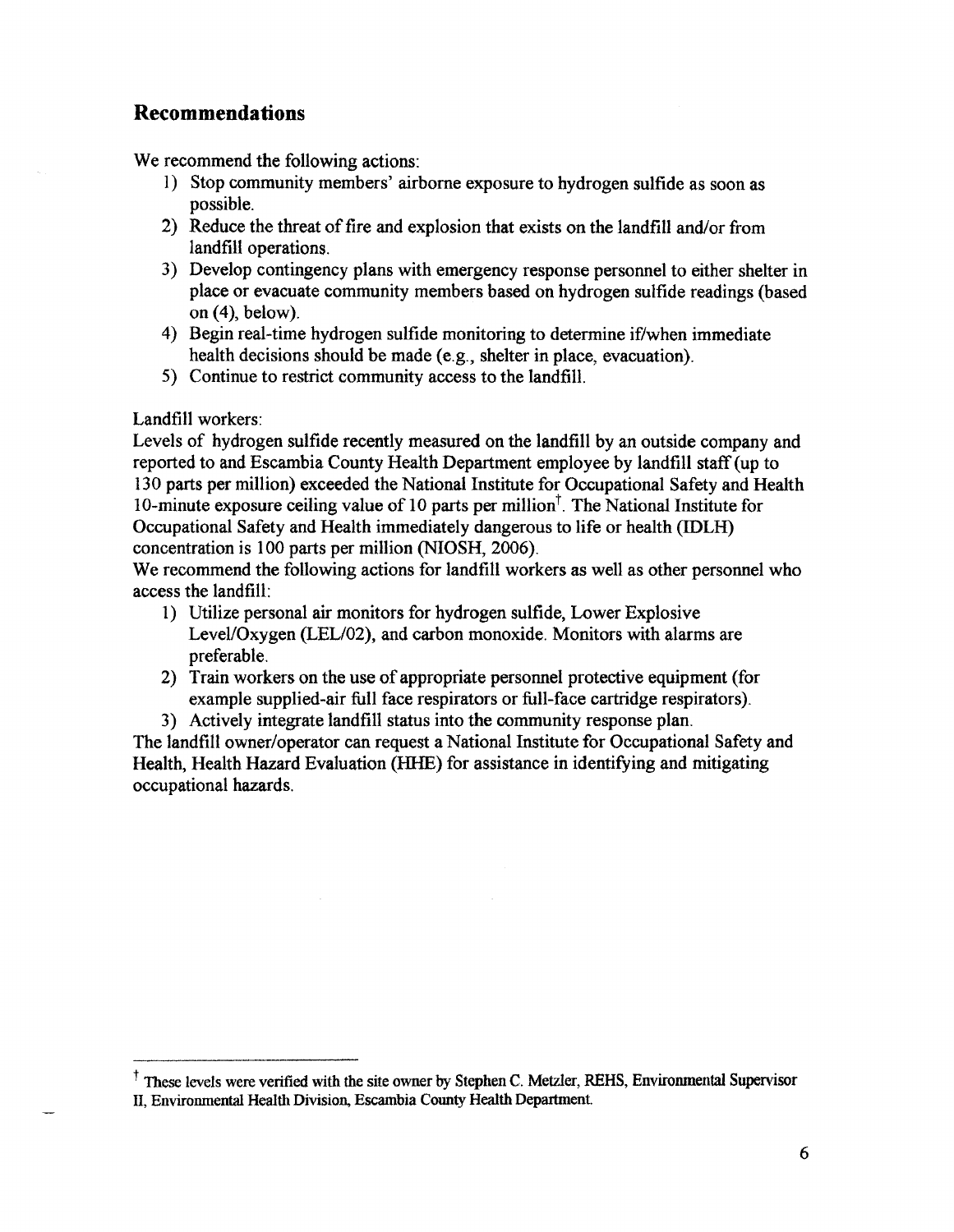#### **PREPARED BY:**

Lynn C. Wilder, MSHyg, CIH Environmental Health Scientist, Exposure Investigation Section Exposure Investigations and Consultation Branch Division of Health Assessment and Consultation

Connie Garrett, M.S., P.G. Division of Environmental Health Florida Department of Health

#### **REVIEWED BY:**

Dr. Lisa Conti, D.V.M., M.P.H., Dip!. ACVPM, Director Division of Environmental Health Florida Department of Health

Eric J. Grimm, MPA Chief, Bureau of Community Environmental Health Florida Department of Health

Dr. Joe Sekerke, DABT Division of Environmental Health Florida Department of Health

Randy Merchant, M.S. Division of Environmental Health Florida Department of Health

Stephen C. Metzler, REHS Environmental Supervisor II, SES Environmental Health Division Escambia County Health Department

Samantha D. Rivers, M.S. Epidemiology Supervisor Escambia County Health Department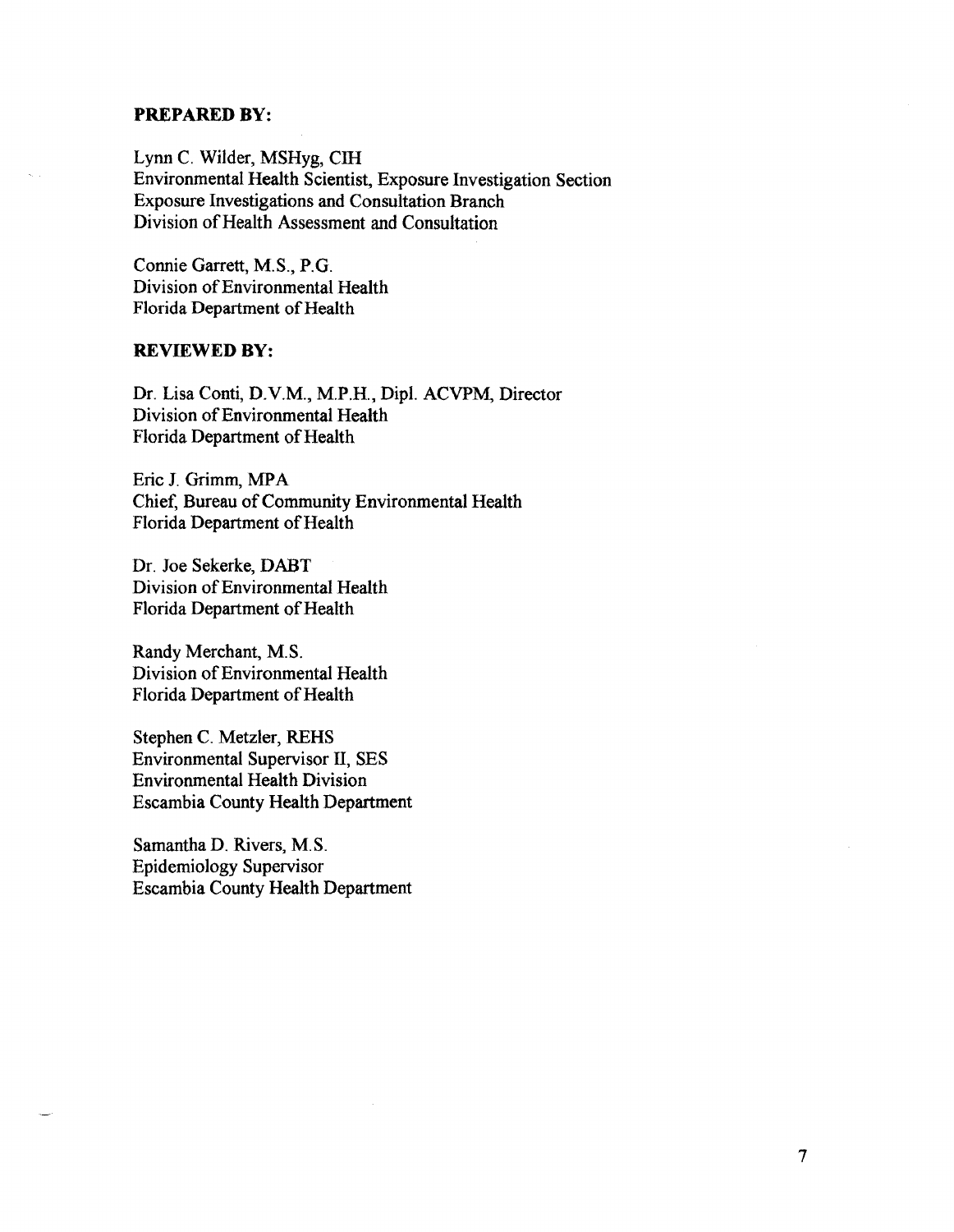#### REFERENCES

Ahlborg G., 1951. Hydrogen sulfide poisoning in shale oil industry. Arch Ind Hyg Occup Med 3:247266.

[AIHA] American Industrial Hygiene Association. 1991. Emergency response planning guidelines: Hydrogen sulfide. Fairfax, VA.

Arnold I.M.F., Dufresne R.M., Alleyne B.C., et al. 1985. Health implication of occupational exposures to hydrogen sulfide. J Occup Med 27(5):373-376.

[ATSDR] Agency for Toxic Substances and Disease Registry. 2006. Toxicological Profile for hydrogen sulfide: U.S. Department of Health and Human Services, U.S. Public Health Service. July 2006.

(ATSDR] Agency for Toxic Substances and Disease Registry. 2002.ATSDR Health Consultation: Hydrogen Sulfide Exposure, Warren Township, TrumbaIl County, OR. September 12,2002.

Bhambhani Y., Singh M., 2001. "Physiological effects of hydrogen sulfide inhalation during exercise in healthy men." Journal of Applied Physiology. 2001:71(5)1872-1877.

Bhambhani Y., Burnham R, Snydmiller G., et al. 1994. "Comparative physiological responses of exercising men and women to 5 ppm hydrogen sulfide exposure." American Industrial Hygiene Association Journal:55(1030-1035).

Bhambhani Y., Burnham R, Snydmiller G., et al. 1996a "Effects of 10 ppm hydrogen sulfide inhalation on pulmonary function in healthy men and women." Journal of Occupational and Environmental Medicine: 38(1012-1017).

Bhambhani Y., Burnham R, Snydmiller G., et al. 1996b. "Effects of 5 ppm hydrogen sulfide inhalation on biochemical properties of skeletal muscle in exercising men and women." American Industrial Hygiene Association Journal: 57(464-468).

Bhambhani Y., Singh M. 1991. Physiological effects of hydrogen sulfide inhalation during exercise in healthy men. J Appl Physiol 71:1872-1877.

Campagna D., Kathman S.1., Pierson R, et al. 2004. Ambient hydrogen sulfide, total reduced sulfur, and hospital visits for respiratory diseases in northeast Nebraska, 1988- 2000. JExpo Anal Environ Epidemiol 14(2):180-187.

[ClIT] Chemical Industry Institute of Technology. 1983a. 90-Day vapor inhalation toxicity study of hydrogen sulfide in B6C3Fl mice. Research Triangle Park, NC: Chemical Industry Institute of Toxicology. CIIT docket #42063.

[ClIT] Chemical Industry Institute of Technology. 1983b. 90-Day vapor inhalation toxicity study of hydrogen sulfide in Fischer 344 rats. Research Triangle Park, NC: Chemical Industry Institute of Toxicology. CIIT docket #22063.

[CIIT] Chemical Industry Institute of Technology. 1983c. 90-Day vapor inhalation toxicity study of hydrogen sulfide in Sprague-Dawley rats. Research Triangle Park, NC: Chemical Industry Institute of Toxicology. CIIT docket #32063.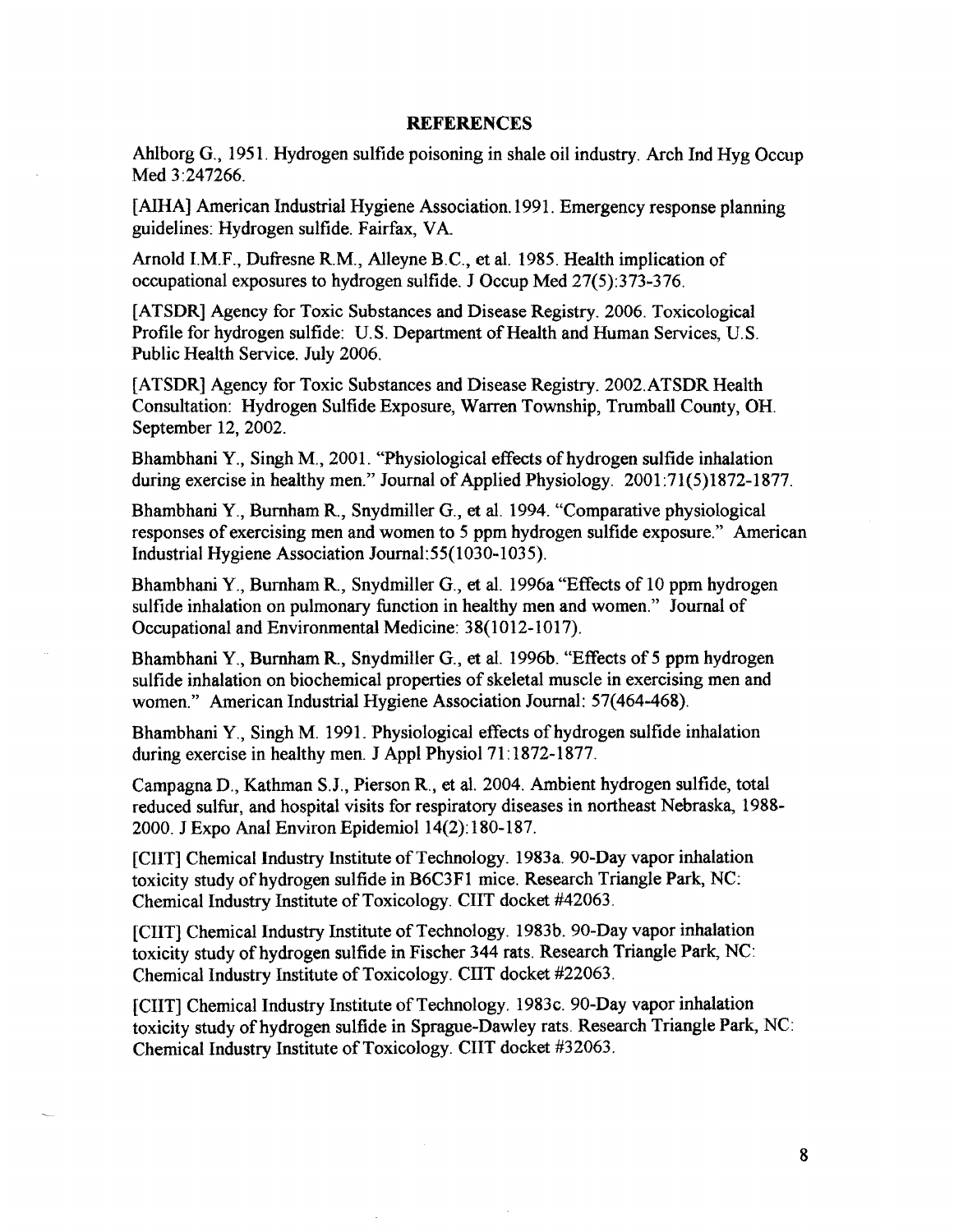Curtis S.E., Anderson C.R, Simon J., et al. 1975. Effects of aerial ammonia, hydrogen sulfide and swine house dust on rate of gain and respiratory-tract structure in swine. J Anim Sci 41:735-739.

[EPA] United States Environmental Protection Agency. 1994b. Methods for derivation of inhalation reference concentrations and application of inhalation dosimetry. U.S. Environmental Protection Agency. EP A600890066F.

[EPA] United States Environmental Protection Agency. Fine particle air monitoring standards and fine particulated health effects accessed at: http://www.epa.gov/pmdesignations/faq.htm#0 on  $2/7/07$ 

Haider S.S., Hasan M., Islam F. 1980. Effect of air pollutant hydrogen sulfide on the levels of total lipids, phospholipids & cholesterol in different regions of the guinea pig brain. Indian J Exp BioI 18:418-420.

Jappinen P., ViIkka V., Marttila 0., Haahtela T., 1990. Exposure to hydrogen sulfide and respiratory function. "British Journal of Industrial Medicine." 1990:47(824-828).

Kilburn K.H. 1997. Exposure to reduced sulfur gases impairs neurobehavioral function. South Med J 90:997-1006.

Kilburn K.H., Warshaw R.H. 1995. Hydrogen sulfide and reduced-sulfur gases adversely affect neurophysiological functions. Toxicol Ind Health 11: 185-197.

Lopez A., Prior M., Yong S., et al. 1988. Nasal lesions in rats exposed to hydrogen sulfide for four hours. Am J Vet Res 49:1107-1111.

Luck J., Kaye S.B. 1989. An unrecognized form of hydrogen sulphide keratoconjunctivitis. Br J Ind Med 46:748-749.

NIOSH. 2005. Hydrogen sulfide. NIOSH pocket guide to chemical hazards. Washington, DC: National Institute for Occupational Safety and Health.

http://www.cdc.gov/niosh/npg/npgd0337.html. June 13, 2006.

Reiffenstein RJ., Hulbert W.C., Roth S.H. 1992. Toxicology of hydrogen sulfide. Annu Rev Pharmacol Toxicol 32:109-134.

Spolyar L.W. 1951. Three men overcome by hydrogen sulfide in starch plant. Industrial Health Monthly 11:116-117.

Yang K. Xu Q., Townsend T.G., Chadik, P. Bitton G., amd Booth, M. Hydrogen sulfide generation in simulated construction and demolition debris landfills: Impact of waste composition Air and Waste Association, August 2006.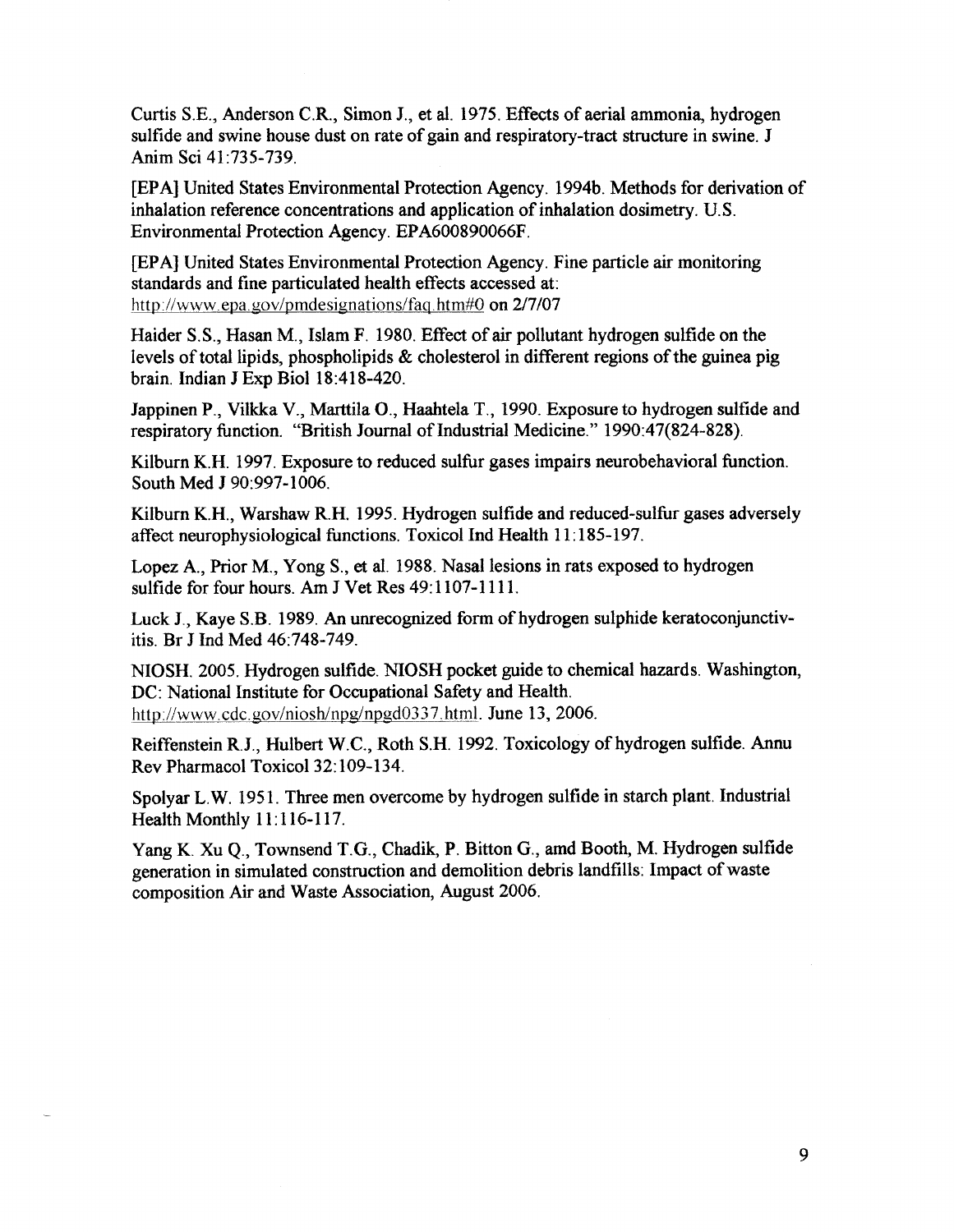

## **General Description**

**Synonyms:** Sulfuretted hydrogen; Hydrosulfuric acid; Hepatic gas; H2S

**OSHA IMIS Code Number:** 1480

**Chemical Abstracts Service (CAS) Registry Number:** 7783-06-4

**NIOSH, Registry of Toxic Effects (RTECS) Identification Number:** MXl225000

**Department of Transportation Regulation Number (49 CFR 172.101) and Guide:**  1053117

**NIOSH Pocket Guide to Chemical Hazards, Hydrogen Sulfide:** chemical description, physical properties, potentially hazardous incompatibilities, and more

#### **Exposure Limits**

**OSHA Permissible Exposure Limit (PEL) for General Industry:** 29 CFR 1910.1000 Z-2 Table -- Exposures shall not exceed 20 ppm (ceiling) with the following exception: if no other measurable exposure occurs during the 8-hour work shift, exposures may exceed 20 ppm, but not more than 50 ppm (peak), for a single time period up to 10 minutes.

**OSHA Permissible Exposure Limit (PEL) for Construction Industry:** 29 CFR 1926.55 Appendix A  $-10$  ppm, 15 mg/m<sup>3</sup> TWA

**OSHA Permissible Exposure Limit (PEL) for Maritime:** 29 CFR 1915.1000 Table Z-Shipyards  $-10$  ppm, 15 mg/m<sup>3</sup> TWA

**American Conference of Governmental Industrial Hygienists (ACGIH) Threshold Limit Value (TLV):** 10 ppm, 14 mg/m<sup>3</sup> TWA; 15 ppm, 21 mg/m<sup>3</sup> STEL

**National Institute for Occupational** Safety and **Health (NIOSH) Recommended Exposure Limit (REL):** 10 ppm, 15 mg/m<sup>3</sup> Ceiling (10 Minutes)

#### **Health Factors**

**NIOSH Immediately Dangerous To Life or Health Concentration (IDLH):** 100 ppm

**Potential symptoms:** Apnea; coma; convulsions; irritated eyes, conjunctivitis pain, lacrimation, photophobia, corneal vesiculation; respiratory system irritation; dizziness; headaches; fatigue; insomnia; GI disturbances

**Health Effects:** Acute systemic toxicity (HE4); CNS effects (HE7) Irritation-Eye, (Conjunctivitis), Lungs---Moderate (HE15)

Affected organs: Respiratory system, eyes

#### **Monitoring Methods used by OSHA Laboratory Sampling/Analytical Method:**

**• sampling media:** Zefluor Filter (0.5 um) in series with coconut shell charcoal tube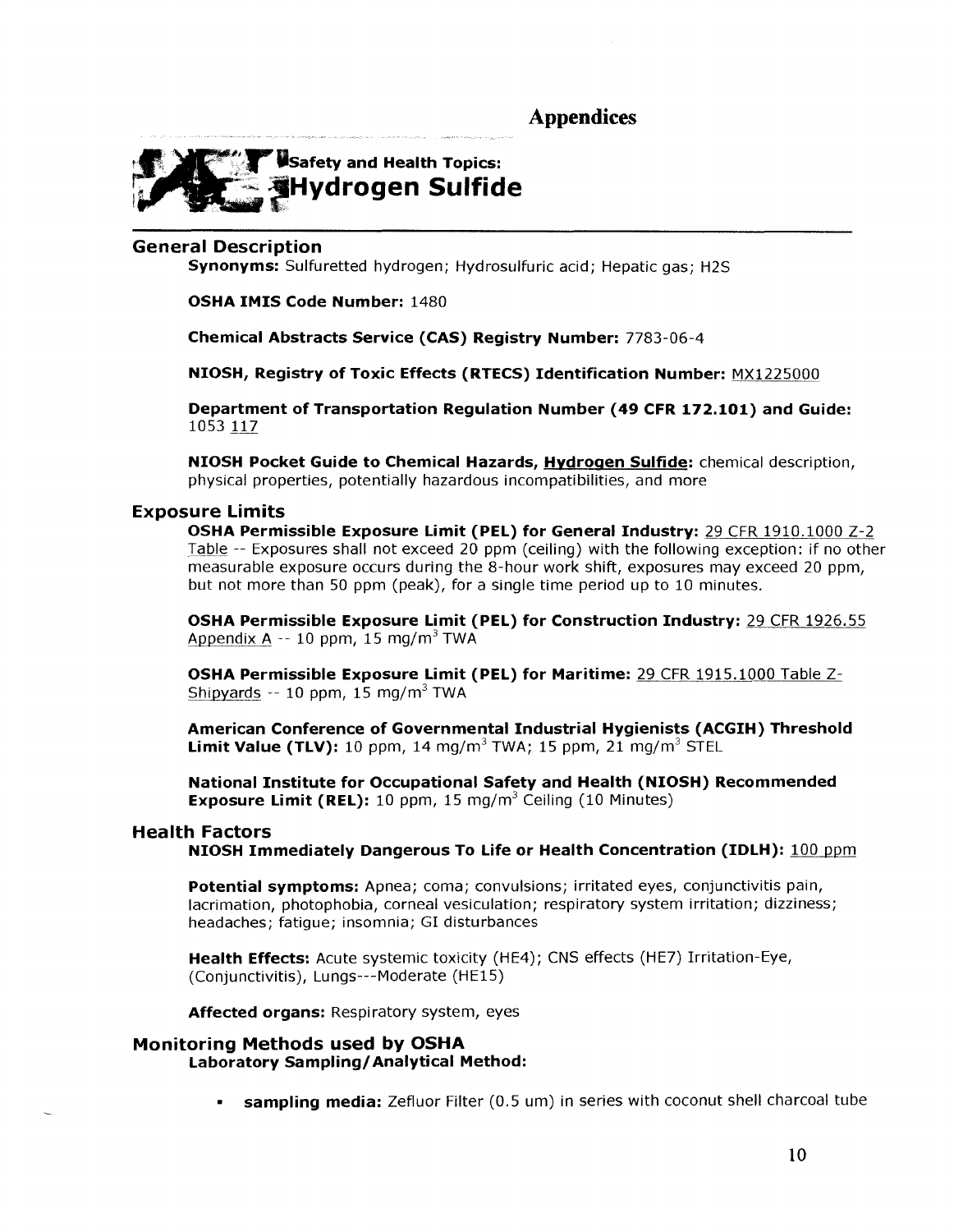(400/200 mg)

**maximum volume:** 40 Liters **maximum flow rate:** 1.5 L/min **current analytical method:** Ion CHromatography; IC/Cond **method reference:** NIOSH Analytical Method (NIOSH 6013) **method classification:** Fully Validated **note:** Sulfur Dioxide (S02) is a positive interference.

#### **On-Site Sampling Techniques/ Methods:**

- **device:** Detector Tube **manufacturer:** Drager model/type: Hydrogen Sulphide 1/d, order no. 81 01831 **sampling information:** *1/10* strokes **upper measurement limit:** 200 ppm **detection limit:** approximately 0.5 ppm **overall uncertainty:** approximately 25% **method reference:** on-site air secondary (SEI Certified)
- **device:** Detector Tube **manufacturer:** Gastec **model/type:** 4LL **sampling information:** 0.5 to 10 strokes **upper measurement limit:** 120 ppm **detection limit:** 0.1 ppm **overall uncertainty:** 8% for 2.5 to 60 ppm **method reference:** on-site air secondary (SEI Certified)
- **device:** Detector Tube **manufacturer:** Matheson-Kitagawa **model/type:** 8014-120SD **sampling information:** 0.5/1 strokes **upper measurement limit:** 60 ppm **detection limit:** approximately 0.5 ppm **overall uncertainty:** unknown **method reference:** on-site air secondary (SEI Certified)

\* All Trademarks are the property of their respective owners.

From: http://www.osha-slc.gov/dts/chemicalsampling/data/CH 246800.html accessed *2/7/07.*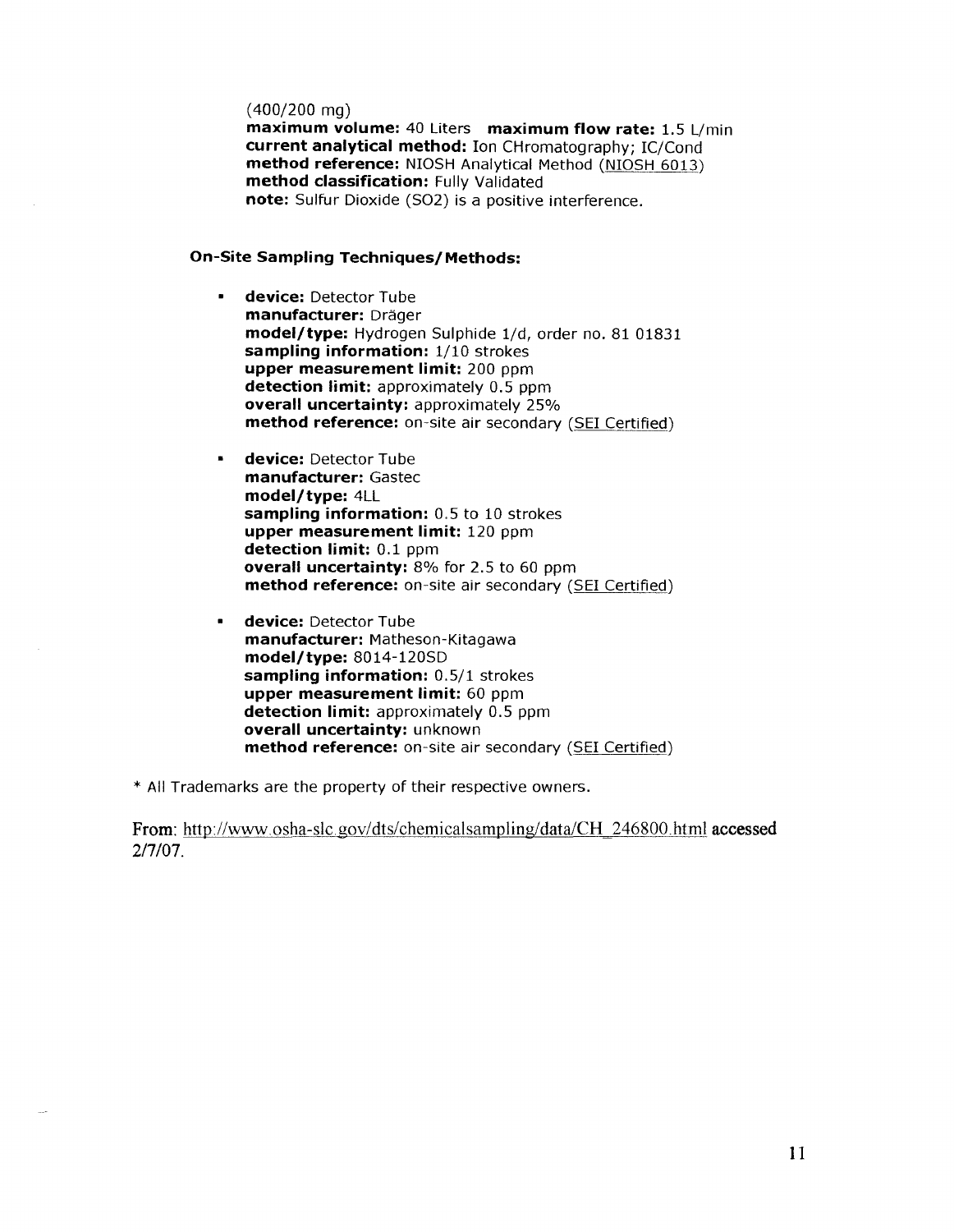## **Revised IDLH:** 100 ppm

**Basis for revised IDLH:** The revised IDLH for hydrogen sulfide is 100 ppm based on acute inhalation toxicity data in humans [Henderson and Haggard 1943; Poda 1966; Yant 1930] and animals [Back et aI. 1972; MacEwen and Vernot 1972; Tansey et a1. 1981].

## **REFERENCES for revised IDLH:**

Back KC, Thomas AA, MacEwen JD [1972]. Reclassification of materials listed as transportation health hazards. WrightPatterson Air Force Base, OH: 6570th Aerospace Medical Research Laboratory, Report No. TSA20723, pp. A220 to A221.

Henderson Y, Haggard HW [1943]. Noxious gases. 2nd ed. New York, NY: Reinhold Publishing Corporation, p. 245.

MacEwen JD, Vernot EH [1972]. Toxic Hazards Research Unit annual report: 1972. WrightPatterson Air Force Base, OH: Air Force Systems Command, Aerospace Medical Division, Aerospace Medical Research Laboratory Report, AMRLTR7262.

MCA [1968]. Chemical safety data sheet SD36: properties and essential information for safe handling and use of hydrogen sulfide. Washington, DC: Manufacturing Chemists Association, pp. 113.

8. Patty FA, ed. [1963]. Industrial hygiene and toxicology. 2nd rev. ed. Vol. II. Toxicology. New York, NY: Interscience Publishers, Inc., p. 899.

9. Poda GA [1966]. Hydrogen sulfide can be handled safety. Arch Environ Health 12:795800.

11. Tansey MF, Kendall FM, Fantasia J, Landin WE, Oberly R [1981]. Acute and sub chronic toxicity studies of rats exposed to vapors of methyl mercaptan and other reduced sulfur compounds. J Toxicol Environ Health 8:7188.

13. Yant WP [1930]. Hydrogen sulfide in industry: occurrence, effects and treatment. Am J Public Health *20:598608.* 

From: http://www.cdc.gov/NIOSH/IDLH/7783064.html, accessed 2/2/07.

# **ERPGs**

The Emergency Response Planning Guidelines (ERPGs) were developed by the ERPG committee of the American Industrial Hygiene Association. The ERPGs were developed as planning guidelines, to anticipate human adverse health effects caused by exposure to toxic chemicals. The ERPGs are three-tiered guidelines with one common denominator: a I-hour contact duration (Figure 1). Each guideline identifies the substance, its chemical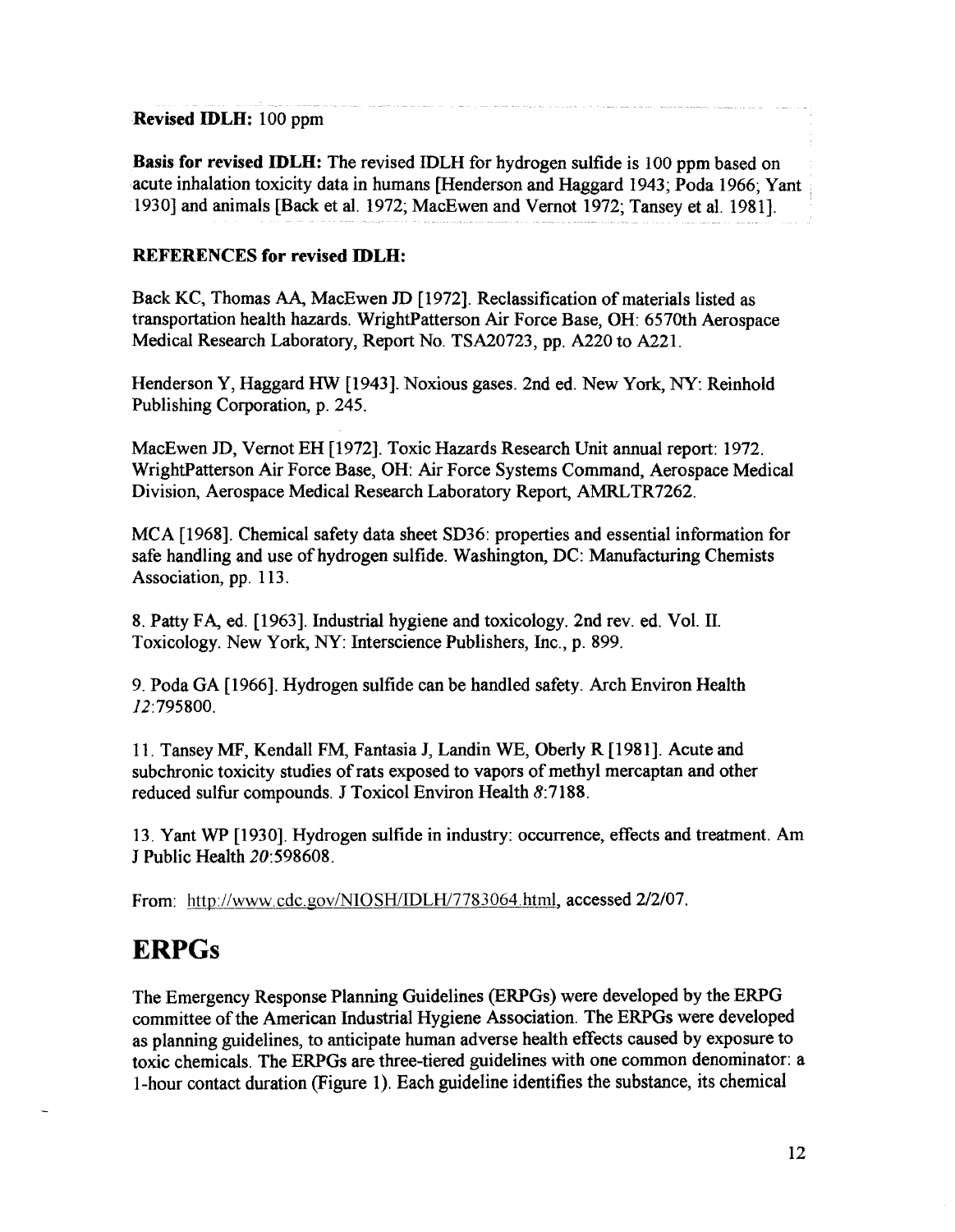and structural properties, animal toxicology data, human experience, existing exposure guidelines, the rationale behind the selected value, and a list of references.



From: http://archive.orr.noaa.gov/cameo/locs/ expguide.html accessed 2/6/2007.

## **Reference Concentration (RfC)**

The RfC is an estimate (with uncertainty spanning perhaps an order of magnitude) of a continuous inhalation exposure to the human population (including sensitive subgroups which include children, asthmatics and the elderly) that is likely to be without an appreciable risk of deleterious effects during a lifetime. It can be derived from various types of human or animal data, with uncertainty factors generally applied to reflect limitations of the data used.

From: http://www.epa.gov/ttn/atw/nata/gloss.html accessed 2/7/07

## **Minimum Risk Level (MRL)**

## **Minimal Risk Levels (MRLs) for Hazardous Substances**

The Comprehensive Environmental Response, Compensation, and Liability Act (CERCLA) [42 U.S.C. 9604 et seq.], as amended by the Superfund Amendments and Reauthorization Act (SARA) [Pub. L. 99 499], requires that the Agency for Toxic Substances and Disease Registry (ATSDR) develop jointly with the U.S. Environmental Protection Agency (EPA), in order of priority, a list of hazardous substances most commonly found at facilities on the CERCLA National Priorities List (NPL) (42 U.S.C. 9604(i)(2)); prepare toxicological profiles for each substance included on the priority list of hazardous substances, and to ascertain significant human exposure levels (SHELs) for hazardous substances in the environment, and the associated acute, subacute, and chronic health effects (42 U.S.C. 9604(i)(3)); and assure the initiation of a research program to fill identified data needs associated with the substances (42  $U.S.C. 9604(i)(5)$ .

The ATSDR Minimal Risk Levels (MRLs) were developed as an initial response to the mandate.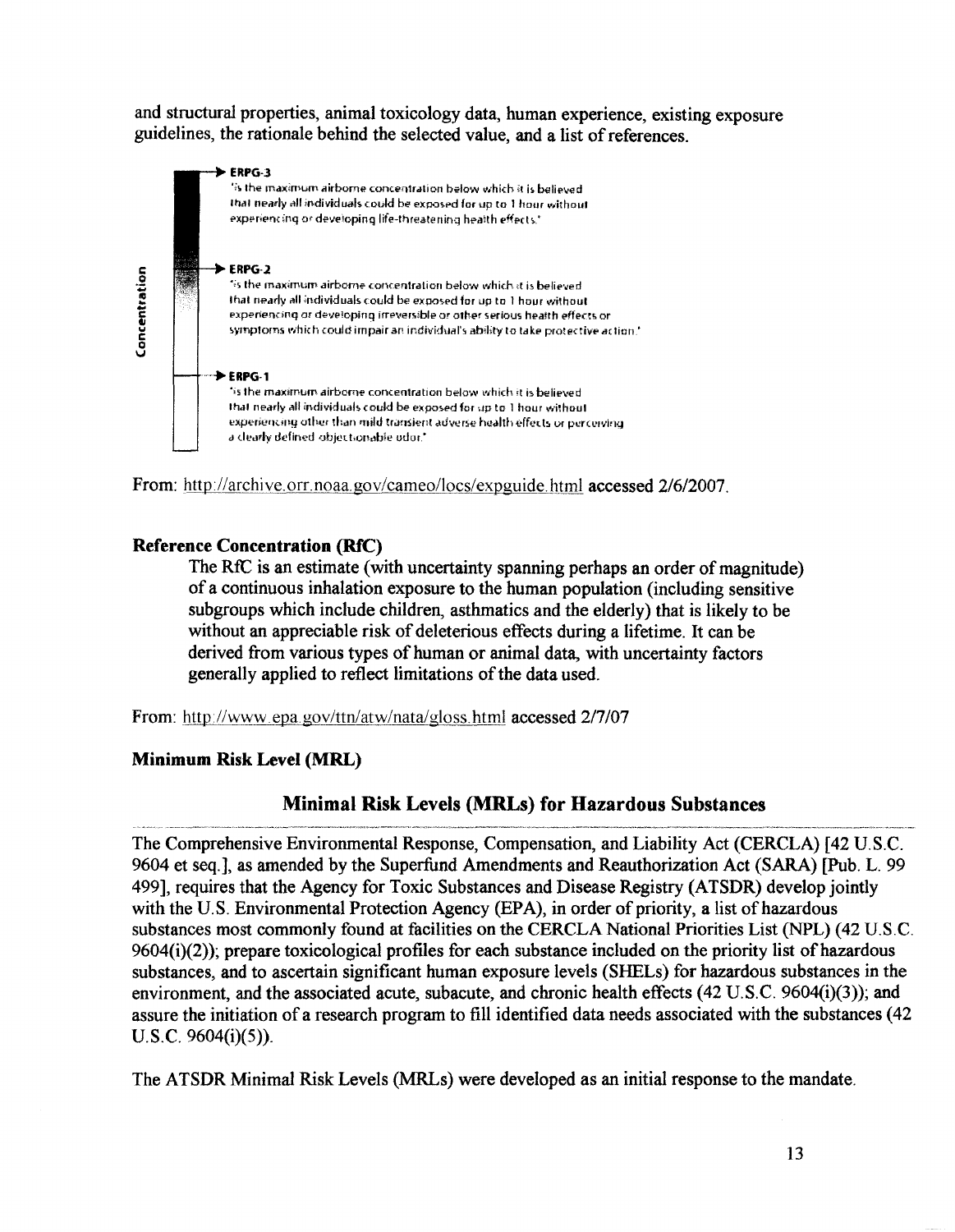Following discussions with scientists within the Department of Health and Human Services (HHS) and the EPA, ATSDR chose to adopt a practice similar to that of the EPA's Reference Dose (RID) and Reference Concentration (RiC) for deriving substance specific health guidance levels for non neoplastic endpoints. An MRL is an estimate of the daily human exposure to a hazardous substance that is likely to be without appreciable risk of adverse noncancer health effects over a specified duration of exposure. These substance specific estimates, which are intended to serve as screening levels, are used by ATSDR health assessors and other responders to identify contaminants and potential health effects that may be of concern at hazardous waste sites. It is important to note that MRLs are not intended to define clean up or action levels for ATSDR or other Agencies.

The toxicological profiles include an examination, summary, and interpretation of available toxicological information and epidemiologic evaluations of a hazardous substance. During the development of toxicological profiles, MRLs are derived when ATSDR determines that reliable and sufficient data exist to identify the target organ(s) of effect or the most sensitive health effect(s) for a specific duration for a given route of exposure to the substance. MRLs are based on noncancer health effects only and are not based on a consideration of cancer effects. Inhalation MRLs are exposure concentrations expressed in units of parts per million (ppm) for gases and volatiles, or milligrams per cubic meter (mg/m3) for particles. Oral MRLs are expressed as daily human doses in units of milligrams per kilogram per day (mg/kg/day). Radiation MRLs are expressed as external exposures in units of millisieverts.

ATSDR uses the no observed adverse effect level/uncertainty factor (NOAELIUF) approach to derive MRLs for hazardous substances. They are set below levels that, based on current information, might cause adverse health effects in the people most sensitive to such substance induced effects. MRLs are derived for acute (1 14 days), intermediate (>14 364 days), and chronic (365 days and longer) exposure durations, and for the oral and inhalation routes of exposure. Currently MRLs for the dermal route of exposure are not derived because ATSDR has not yet identified a method suitable for this route of exposure. MRLs are generally based on the most sensitive substance-induced end point considered to be of relevance to humans. ATSDR does not use serious health effects (such as irreparable damage to the liver or kidneys, or birth defects) as a basis for establishing MRLs. Exposure to a level above the MRL does not mean that adverse health effects will occur.

MRLs are intended to serve as a screening tool to help public health professionals decide where to look more closely. They may also be viewed as a mechanism to identify those hazardous waste sites that are not expected to cause adverse health effects. Most MRLs contain some degree of uncertainty because of the lack of precise toxicological information on the people who might be most sensitive (e.g., infants, elderly, and nutritionally or immunologically compromised) to effects of hazardous substances. ATSDR uses a conservative (i.e., protective) approach to address these uncertainties consistent with the public health principle of prevention. Although human data are preferred, MRLs often must be based on animal studies because relevant human studies are lacking. In the absence of evidence to the contrary, ATSDR assumes that humans are more sensitive than animals to the effects of hazardous substances that certain persons may be particularly sensitive. Thus the resulting MRL may be as much as a hundredfold below levels shown to be nontoxic in laboratory animals. When adequate information is available, physiologically based pharmacokinetic (PBPK) modeling and benchmark dose (BMD) modeling have also been used as an adjunct to the NOAEL/UF approach in deriving MRLs.